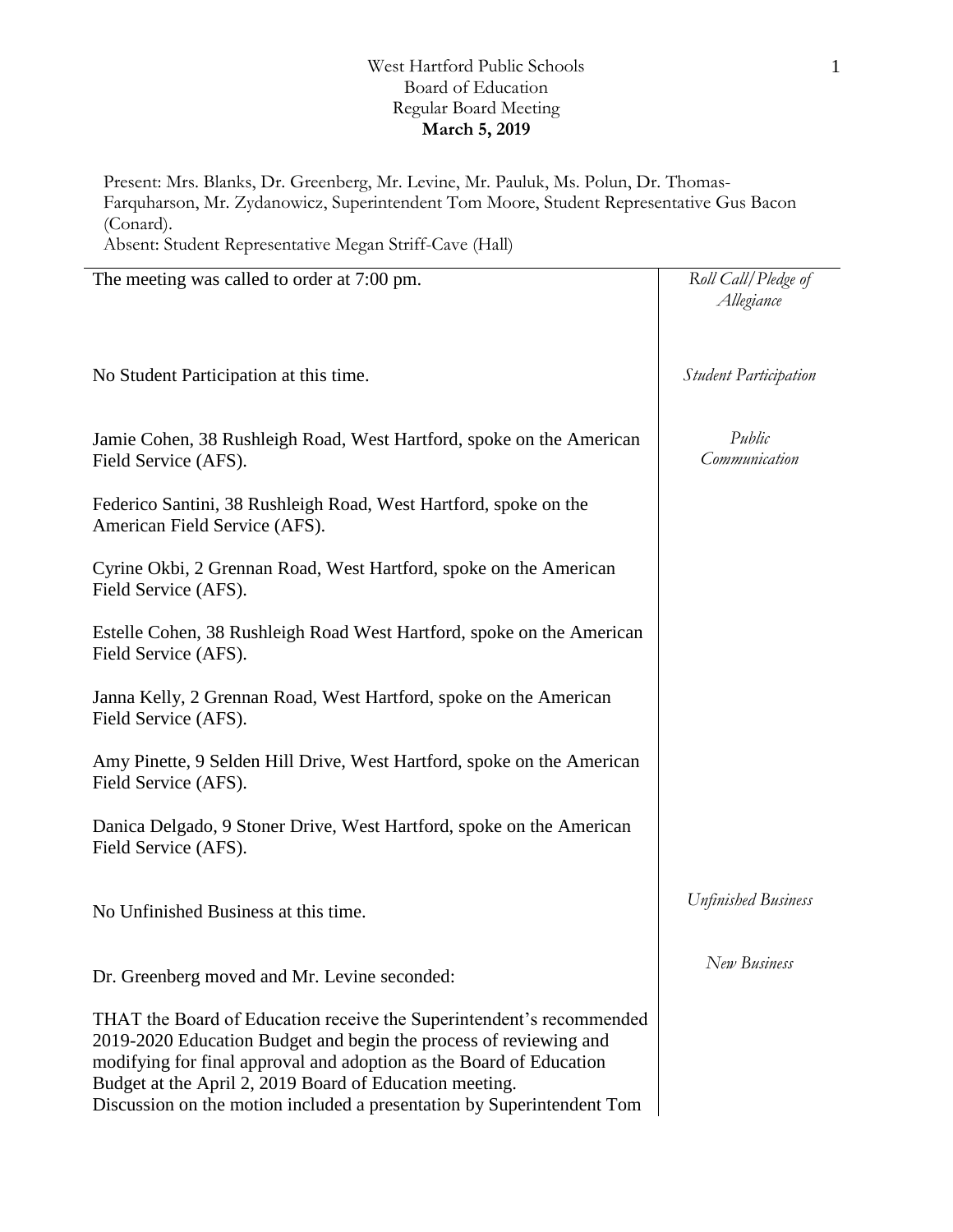| Moore. Mr. Moore reviewed statistics on West Hartford Public School's<br>students and spoke on our ranking as the 9 <sup>th</sup> largest school district in<br>Connecticut. Mr. Moore highlighted student opportunities for elite<br>education in our school system. Mr. Moore rolled out the proposed budget<br>of 169.10M to the Board for the 2019-2020 school year, a 2.89% increase<br>from last year. Next steps include budget workshops and a public forum<br>before the Board's vote on April 2, 2019. This budget proposal is<br>available online. |                                                                    |
|---------------------------------------------------------------------------------------------------------------------------------------------------------------------------------------------------------------------------------------------------------------------------------------------------------------------------------------------------------------------------------------------------------------------------------------------------------------------------------------------------------------------------------------------------------------|--------------------------------------------------------------------|
| Motion passed unanimously.                                                                                                                                                                                                                                                                                                                                                                                                                                                                                                                                    |                                                                    |
| No Superintendent's report other than 2019-2020 Budget Presentation                                                                                                                                                                                                                                                                                                                                                                                                                                                                                           | <b>Staff Communications</b><br>and Reports                         |
| No Staff Communication at this time.                                                                                                                                                                                                                                                                                                                                                                                                                                                                                                                          | Superintendent's Report                                            |
| Dr. Greenberg moved and Mr. Pauluk seconded:                                                                                                                                                                                                                                                                                                                                                                                                                                                                                                                  | Routine Matters<br>Approval                                        |
| THAT the Board of Education approve the minutes of the Regular Board<br>of Education meeting of February 20, 2019.                                                                                                                                                                                                                                                                                                                                                                                                                                            | <b>Of Minutes</b>                                                  |
| Motion passed unanimously.                                                                                                                                                                                                                                                                                                                                                                                                                                                                                                                                    |                                                                    |
| Mr. Pauluk spoke on the WHCTV Take 5 all access fundraiser.                                                                                                                                                                                                                                                                                                                                                                                                                                                                                                   | Information and Reports                                            |
| Mr. Zydanowicz reminded everyone about West Hartford's Cookin'<br>event.                                                                                                                                                                                                                                                                                                                                                                                                                                                                                      |                                                                    |
| Dr. Thomas-Farquharson visited and complimented the Chocolate Café.                                                                                                                                                                                                                                                                                                                                                                                                                                                                                           |                                                                    |
| Student Representative Gus Bacon reported to the Board on Conard's<br>National Merit Scholarship finalists, the Boy's and Girl's indoor track,<br>Conard Business Club, the Gymnastics Club and the winter musical,<br>'Singing in the Rain'.                                                                                                                                                                                                                                                                                                                 |                                                                    |
| Superintendent Tom Moore reported to the Board on Hall High School's<br>upcoming concert, <i>Pops n Jazz</i> , the Boy's track team and the Jazz Band<br>concert in New York City,                                                                                                                                                                                                                                                                                                                                                                            |                                                                    |
| Mrs. Carol Blanks announced the following meeting dates:<br>1. Wednesday, March 13, 2019, Budget Workshop #1, Town Hall,<br>50 South Main Street, room 314, Legislative Chamber, 7:00 p.m.<br>Tuesday, March 19, 2019, Regular Board of Education meeting,<br>2.                                                                                                                                                                                                                                                                                              | <b>Future Business:</b><br><b>Announcement of Meeting</b><br>Dates |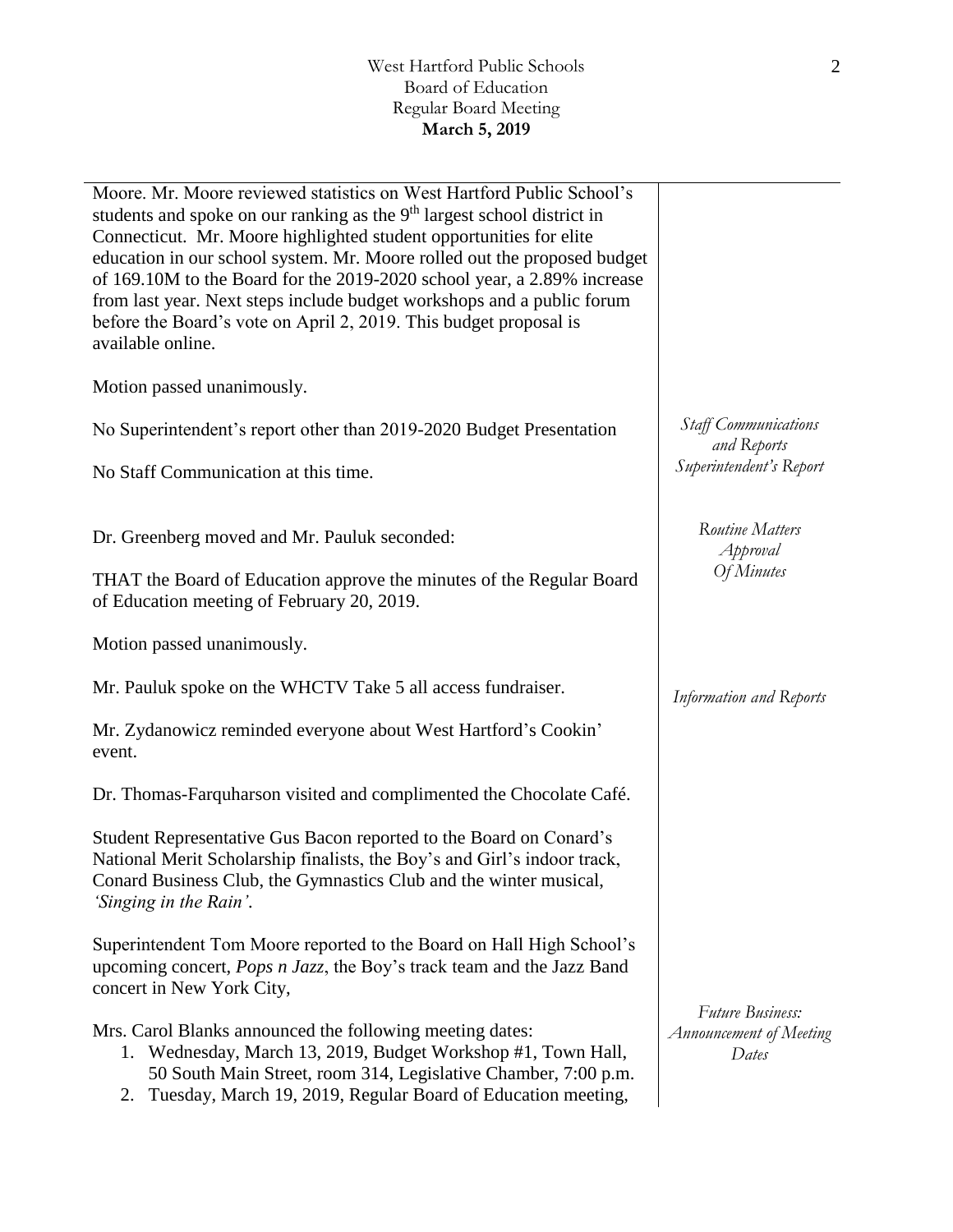| Town Hall, 50 South Main Street, room 314, Legislative Chamber,<br>$7:00$ p.m.                                                             |                           |
|--------------------------------------------------------------------------------------------------------------------------------------------|---------------------------|
| 3. Wednesday, March 27, 2019, BOE Public Hearing, followed by                                                                              |                           |
| Budget Workshop #2, Town Hall, 50 South Main Street, room                                                                                  |                           |
| 314, Legislative Chamber, 7:00 p.m.                                                                                                        |                           |
| Tuesday, April 2, 2019 regular BOE meeting, adoption of the<br>4.                                                                          |                           |
| Superintendent's 2019-2020 Budget, Town Hall, 50 South Main                                                                                |                           |
| Street, room 314, Legislative Chamber, 7:00 p.m.                                                                                           | Request for future Agenda |
| No Requests for future agenda items at this time.                                                                                          | Items                     |
|                                                                                                                                            | Comments from Visitors    |
|                                                                                                                                            |                           |
| Niyah Davis, 23 Cortland St., West Hartford, spoke on school safety.                                                                       |                           |
|                                                                                                                                            | Adjournment               |
| Ms. Polun moved and Dr. Greenberg seconded:                                                                                                |                           |
| THAT the Board of Education adjourn at 8:21 p.m.                                                                                           |                           |
| Motion passed unanimously.                                                                                                                 |                           |
| ATTEST:                                                                                                                                    |                           |
| Dr. Lorna Thomas-Farquharson, Secretary<br>Mrs. Carol Blanks, Chairperson<br>Respectfully submitted by: Mrs. C. Rogers, Clerk of the Board |                           |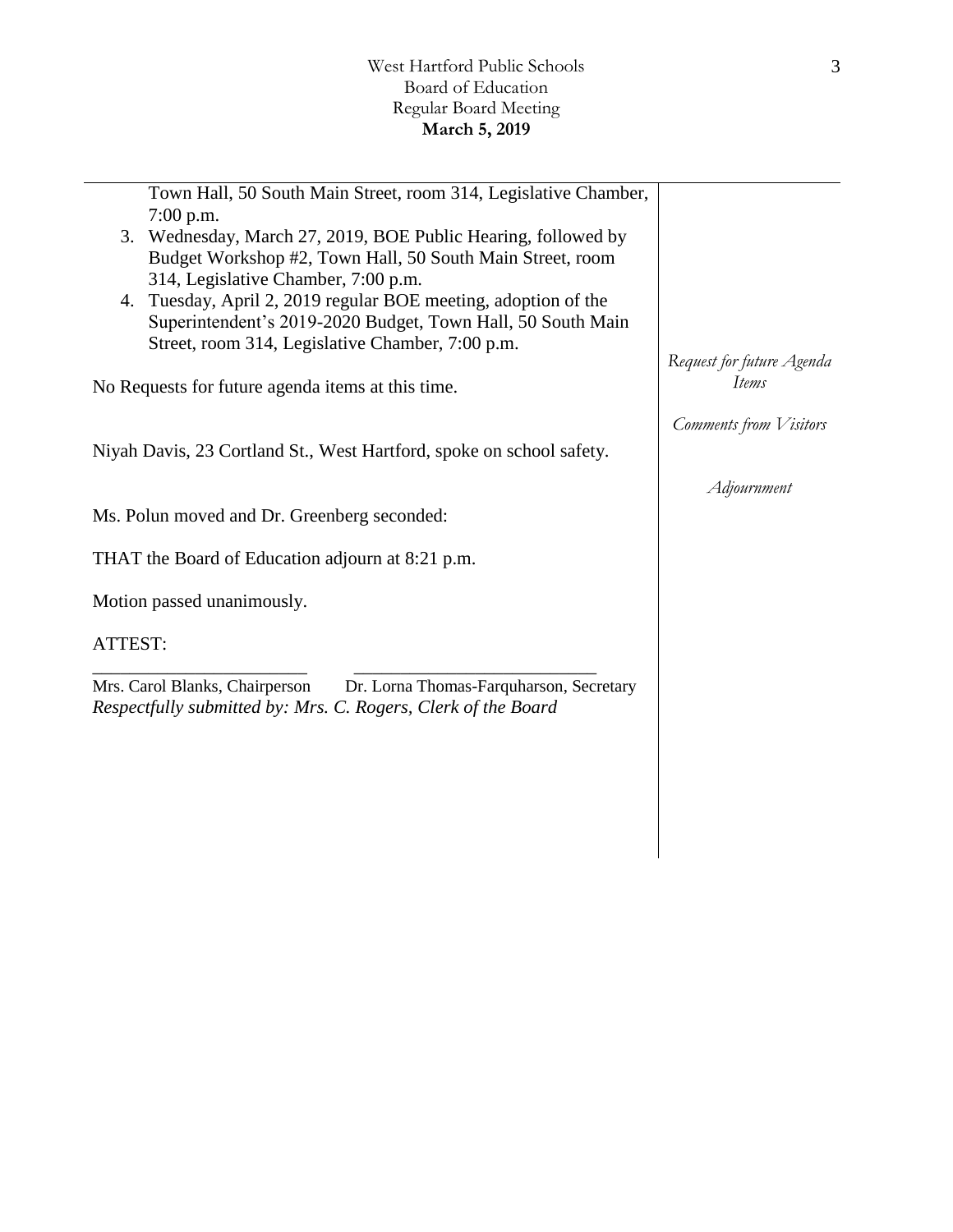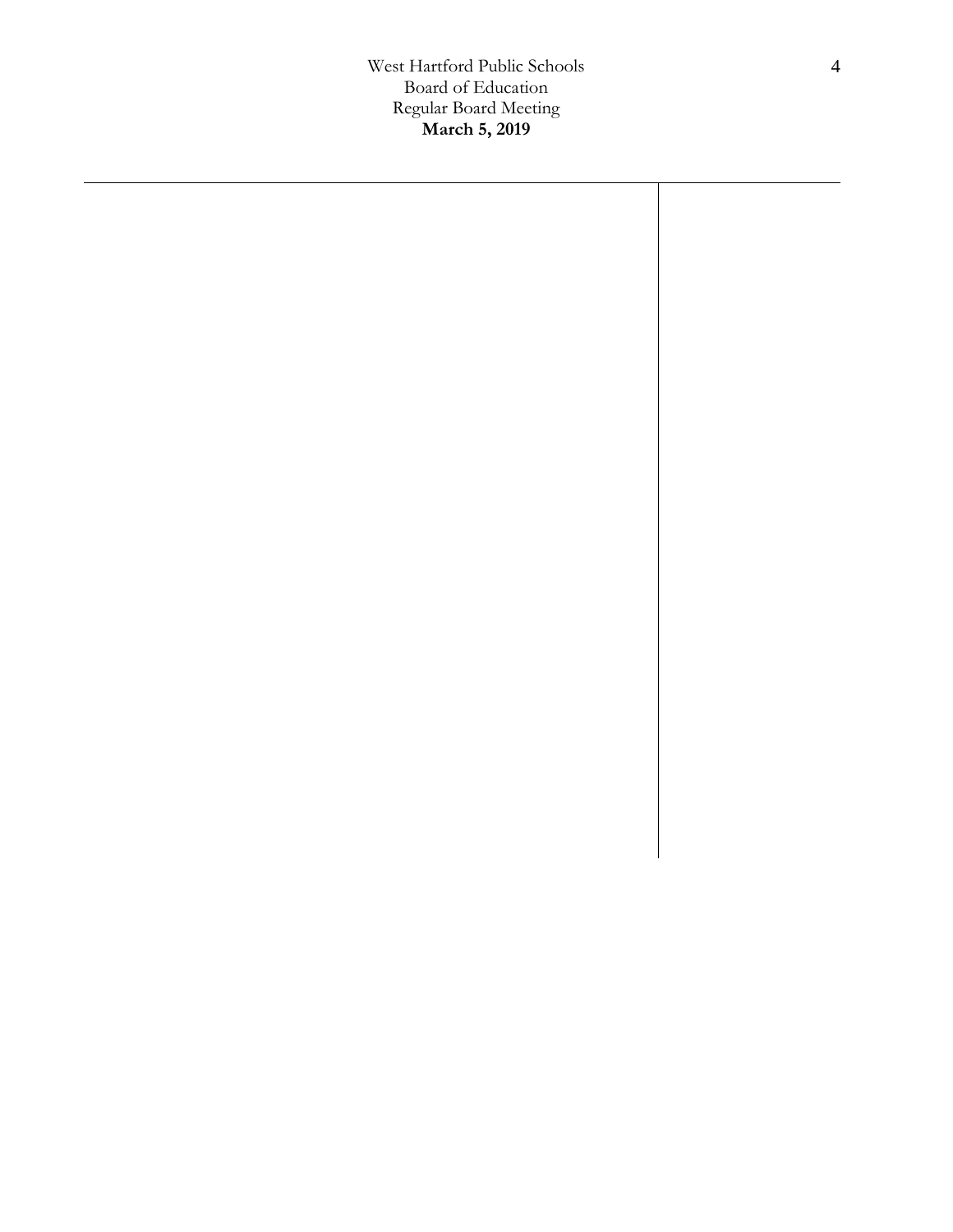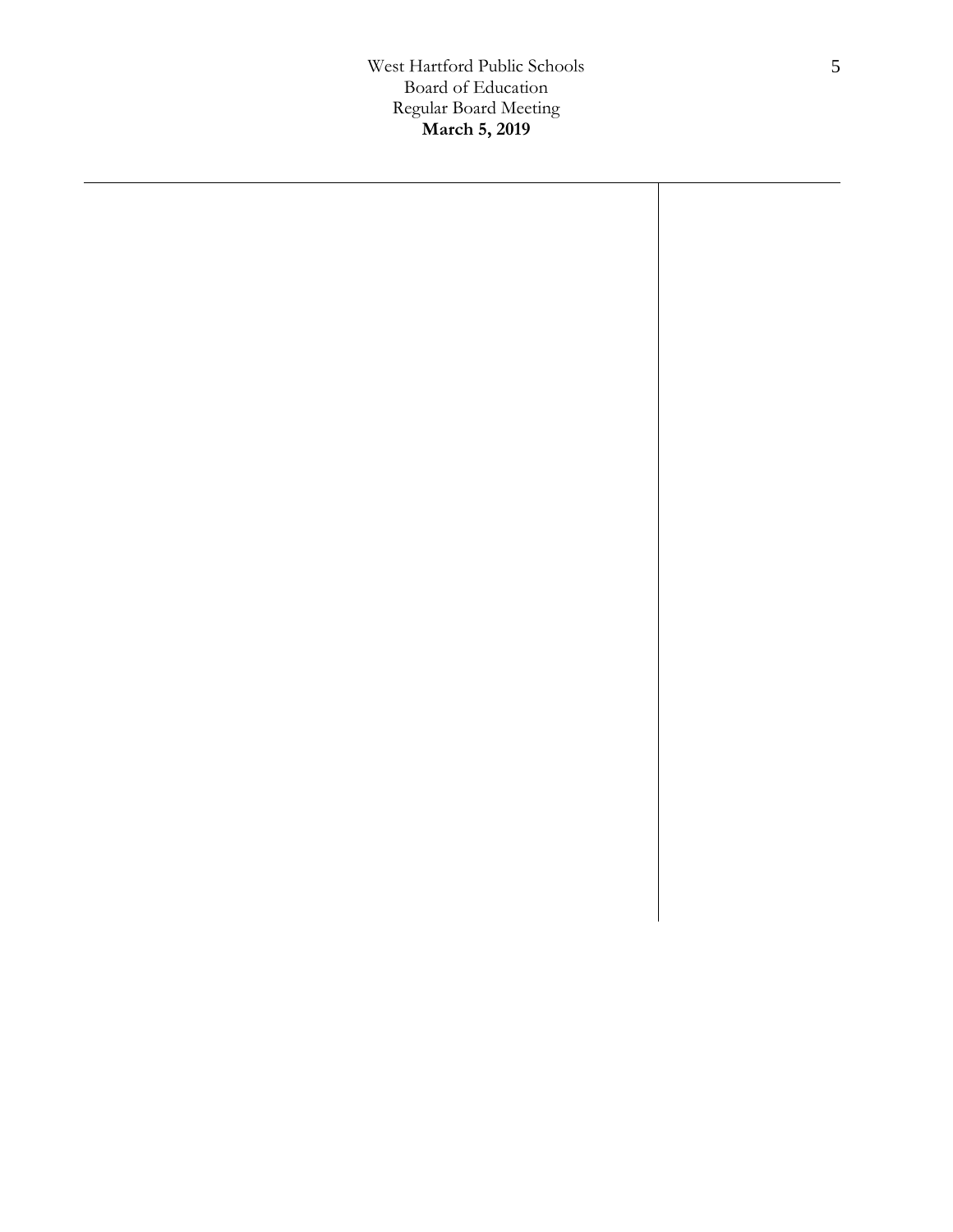